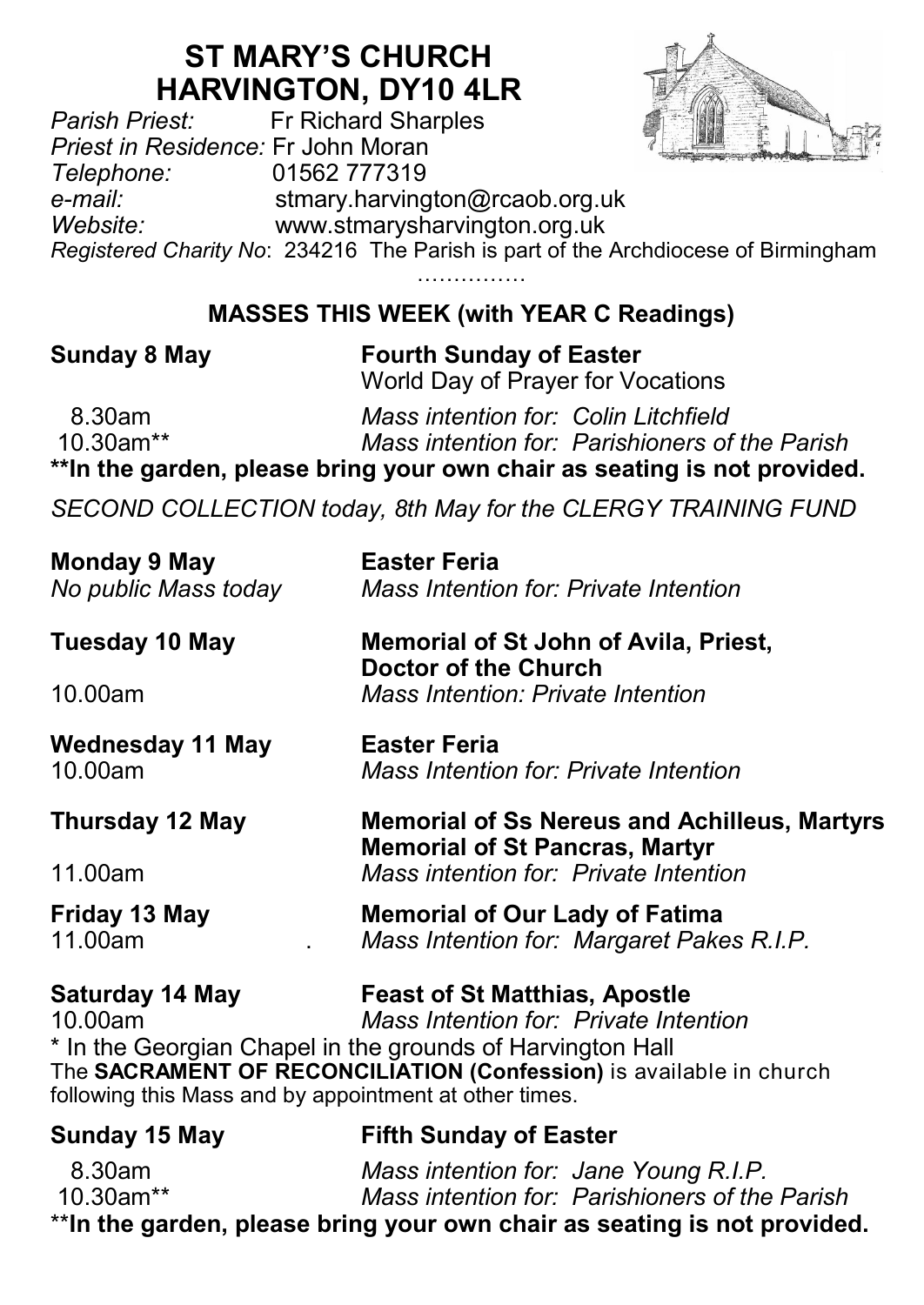**Anniversaries in May:** Rev Samuel Smallman (1613), George Griffin (1919), Anne Mary Hailes (1924), Rev Thomas Bagnall (1973), Rev Joseph Lacy (1978), Harold Sanders (1981), Teresa Fry (1985), Yvonne Beesley (1994), Raymond Doherty (2001), Jennifer Thompson (2002), Robert Hildebrandt (2002), Lynda Frith (2003), Joyce Jordan (2007), Edward Anthony (2007), Alicia Cox (2010), Patricia Godwin (2011). Marjorie Purcell (2014), Caroline Clist (2017).

…………………………………………………………… **In your prayers please remember parishioners and friends who are sick:**  Deirdre Brookes, Kathleen Clark, Liz & Lionel Cornish, Bob & Shirley Grant, Jane & Peter Handley, Siward James-Moore, Bernard Millard, John & Ellen Mottram, John & Patricia Newton, Ann Parrish, Clare Saich, Karen Wright.

………...……………………...

… for all your offerings and donations. They are always gratefully received.

| <b>Contributions to the Parish: 25 April-2 May</b> |  |  |  |
|----------------------------------------------------|--|--|--|
|                                                    |  |  |  |

| $\overline{\phantom{a}}$ |         |
|--------------------------|---------|
|                          | £158.50 |
|                          | £217.35 |
|                          |         |

If you would prefer to make regular donations via Direct Debit, forms are available from the table in the porch. Please complete and either hand to Fr John or post through his house letterbox.



HANK YOU

> **OFFERTORY DONATIONS** are no longer collected in the pews. If you wish to make a donation on **SUNDAYS** please place your offering in the 'bin' on the porch table. On **OTHER DAYS OF THE WEEK** offerings may be placed **in the basket on the sanctuary step in front of the altar.**

## **WELCOME TO ST MARY'S!**

Whilst there is no legal requirement to wear a face covering the government suggests that we still 'Consider wearing a face covering in crowded and enclosed spaces'. In addition, if members of the congregation would like to ensure social distancing they may use a 'Please Leave Space' sign (available in the porch) and place it on the seat beside them in their pew.

……………………………

**PARISH SAFEGUARDING OFFICER:** Valerie Nolan,

sg.stmary.harvington@rcaob.org.uk

If you would like to speak to someone about Diocesan safeguarding and the Church's work, please call 0121 230 6240.

If you would like to speak to someone independent of the Church you can contact the NSPCC on 0808 800 5000.

**PARISH HEALTH & SAFETY OFFICER**: Peter Boszko,

hs.stmary.harvington@rcaob.org.uk

**EMERGENCY EXIT:** This is via the sacristy and through the house.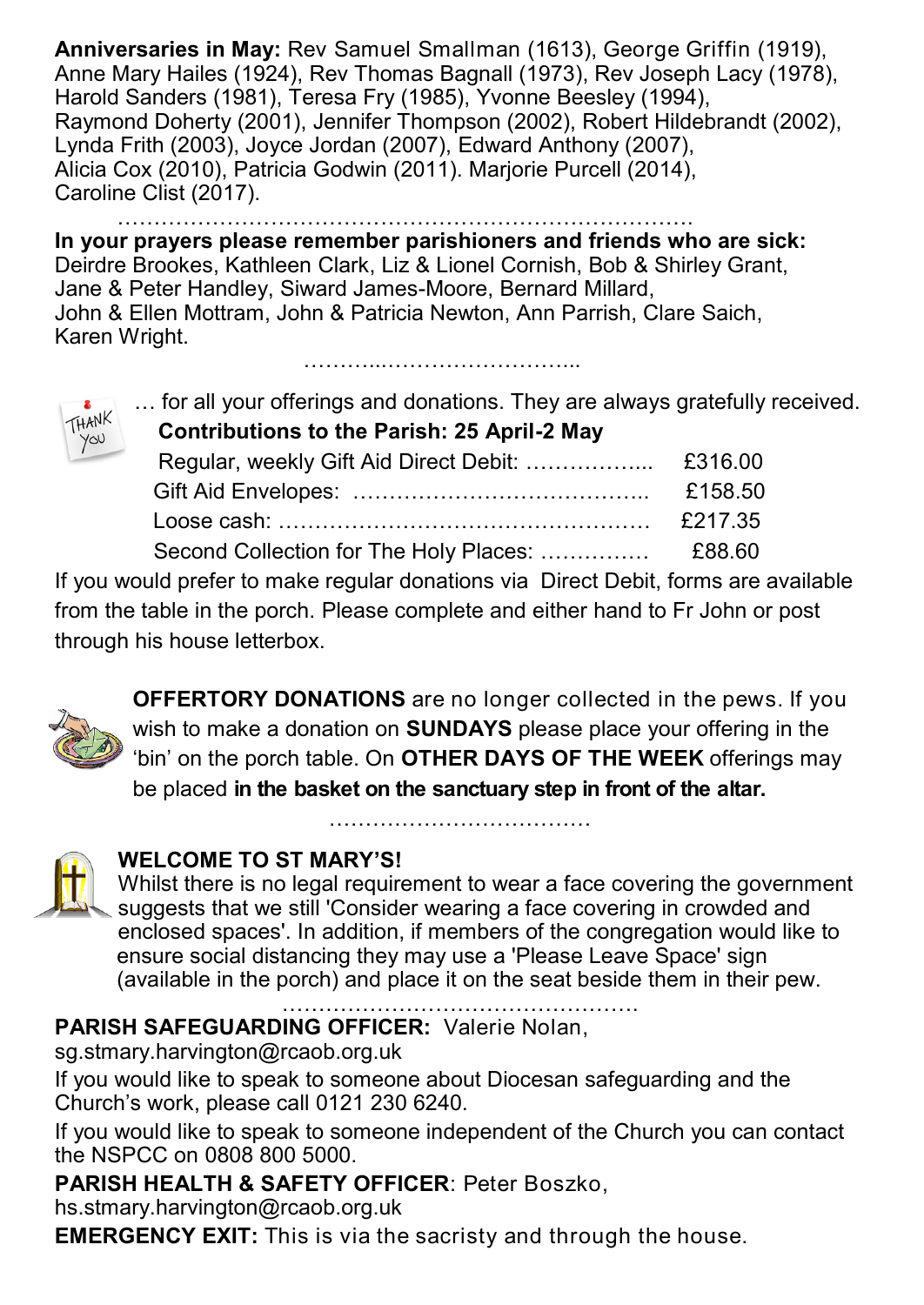

 … to be held in the garden of the Priest's House here at St Mary's during the afternoon of **Saturday 25th June.** We **Summer Fete** would be glad to have new ideas for stalls and attractions as well as keeping some of the tried and tested elements going too. Please email the parish office (stmary.harvington@rcaob.org.uk) to volunteer! …………………………………………….

Our local **FOOD BANK** appreciate all the help they can get.. If you would like to donate food and other essentials please bring them to church and we will be deliver them on your behalf to the Food Bank collection point in Kidderminster on **Monday 16th May.** Currently there is a particular need for: Coffee, Deodorant, Shampoo, Men's shaving foam and razors, Washing powder, Washing up liquid, Tinned cold meat, Squash, Instant noodles/pasta. If you would prefer to donate money, please make cheques payable to 'The Kidderminster Foodbank' or put cash in an envelope marked 'KIDDERMINSTER FOOD BANK' and put it in the Offertory collection.

………………………



## **FIRST HOLY COMMUNION and CONFIRMATION**

Children who will be **8 years old by June** of this year are eligible to be prepared to take the **sacraments of Reconciliation and First Holy** 

**Communion** from now onwards. The children will receive the sacraments for the first time on the weekend of 18th & 19th June.

Children who will be **11 years old by September** of this year are eligible to be prepared to receive the **sacrament of Confirmation**.

Parents or guardians of these children are invited to complete a relevant form, available from the table (either in the porch or the garden). As the forms will give personal details about children please post these in the labelled, secure box provided on the table. ……………………………...



The **BOOK GROUP** are meeting at **9.30am on Monday 9th May** in the garden of the Priest's House to discuss *The Unbearable Lightness of Being* by Milan Kundera. Everyone is welcome to attend and join in the discussion, whether you have read the book or not.

………………………………...



The **CRAFT GROUP** are meeting at Rowberry's Tea Rooms on **Wednesday 11th May at 1.30pm** to continue working on the church pew cushions project. Even if you have never been to one of these Craft Group meetings before, come along on Wednesday and try your hand at a new skill!